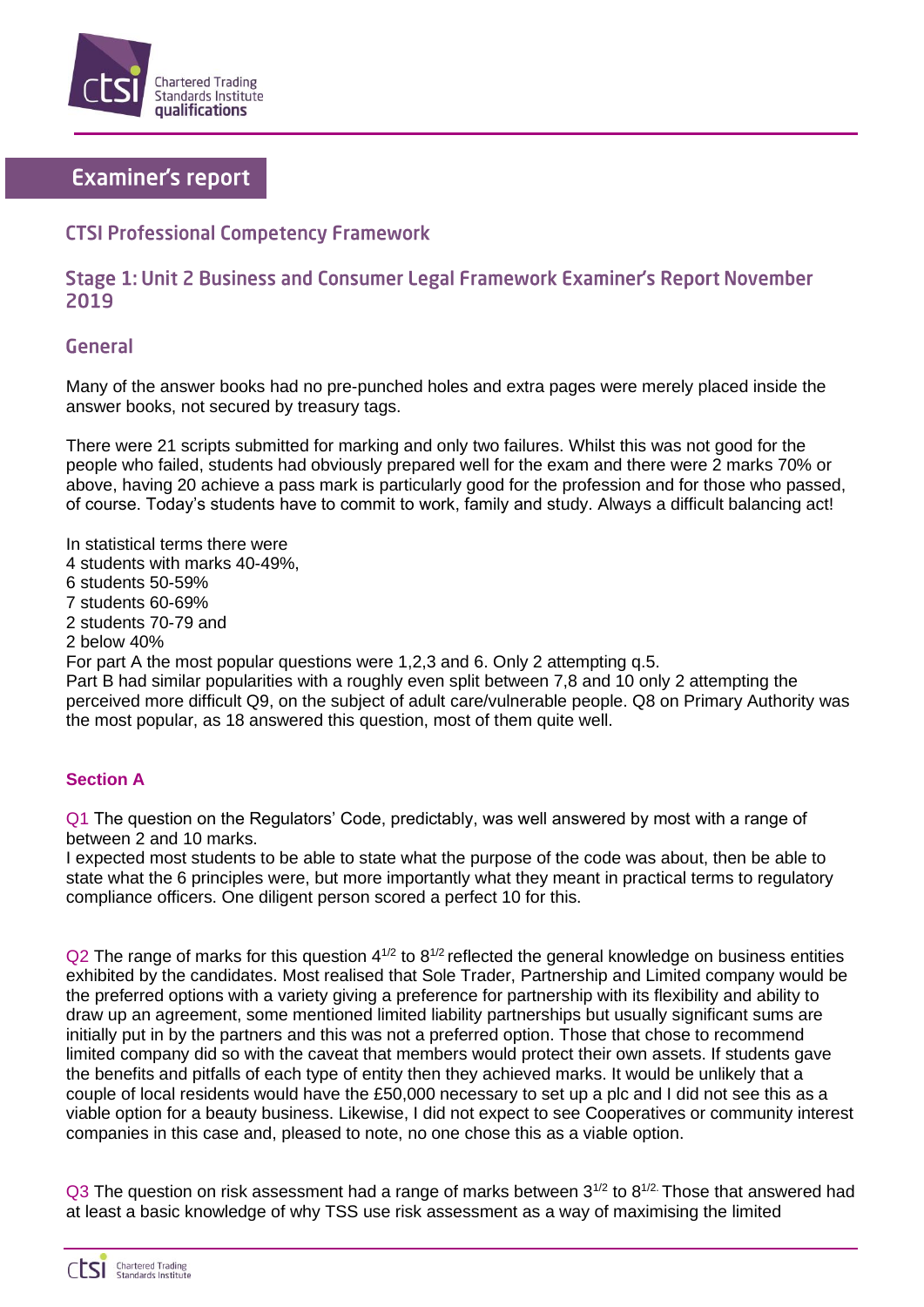resources and limited numbers of local authority officers. Many linked it back to the Hampton and Macrory reviews and explained that by using risk assessment, officers can visit those premises that show the biggest risk. Most using risk to prioritise the premises to visit most often, this can be linked in with the IOM to provide relevant information. One or two students gave practical examples, a couple showing tables with hazard on one axis and risk of harm on the other.

Q4 Only 6 people answered this question. Because of this marks ranged between 2-7. It was about partner organisations such as the police, HMRC, AHPA et al. A couple chose the police and how they share intelligence, provide back-up when TSS serve warrants, use police cadets for underage test purchases, police serve fixed penalty notices when carrying out joint under age operations, etc. It gave an option for those who were involved in animal health to demonstrate the support by AHPA or those that work in ports authorities the cooperation with HMRC.

Q5 Codes of practice have been around a long time and their popularity is ever increasing at the present time, with Check-a-trade, Which (Consumers Association), CTSI and many other trade associations. They can provide consumer confidence, have a range of options to achieve redress including ADR. They can be very responsive to changes in the law, whereas the law itself can take a minimum of 40 days to enact, or sometimes extend to years for statutes. Codes are usually written by experts in their field and can lay down a code of conduct to which all members adhere. The down side is that they can be a member's club to which they pay lip service but little active participation. The only means of punishment for not adhering to the code would be to expel those not complying. Those who do not sign up to the code can undercut those that do leading to unfair competition.

Q6 The various enforcement options available are many and various and in the main this was well answered marks ranging from 0 to 7.

It can start with simple face to face advice, written advice, directing a trader to your own website or Business Companion, engaging with a Primary Authority agreement for targeted assured advice. Training programmes can be given some authorities making this a fixture of compliance (some LA's charging for this option). Written compliance or improvement orders such as those issued under the Weights and Measures Act.

Where advice and guidance may not work or warnings have previously been given, fixed penalty notices can be used, then the injunctive route under the Enterprise Act 2008, a simple caution and finally prosecution.

#### **Section B**

Q7 Self-regulation or voluntary controls was a popular question reasonably well answered with marks ranging from 8 to 23.

They are controls established, mainly by private sector bodies and can include what are termed industry or consensus standards, they only apply to those organisations who sign up to them.

A mandatory standard is a standard that requires compliance because of a government statute or regulation, an organization's internal policy, or contractual requirement. Failure to comply with a governmental mandatory standard usually carries a sanction, such as civil or criminal penalties. Non-prescribed voluntary industry codes of conduct, are essentially self-regulation and set out specific standards of conduct for an industry; including how to deal with its members and customers. These codes only apply to those who sign up to them.

Effective codes potentially deliver increased consumer protection and reduced regulatory burdens for business. To achieve this, they must be well designed, effectively implemented and properly enforced.

Codes of practice are often produced to use alongside legislation. They provide guidance for practitioners. Many have statutory force which means that practitioners have a legal duty to have regard of it when carrying out their duties.

Examples include Mental Health Act, Code of Practice and the Police and Criminal Evidence Act Code of Practice. Voluntary standards are less complicated and cumbersome than introducing new legislation.

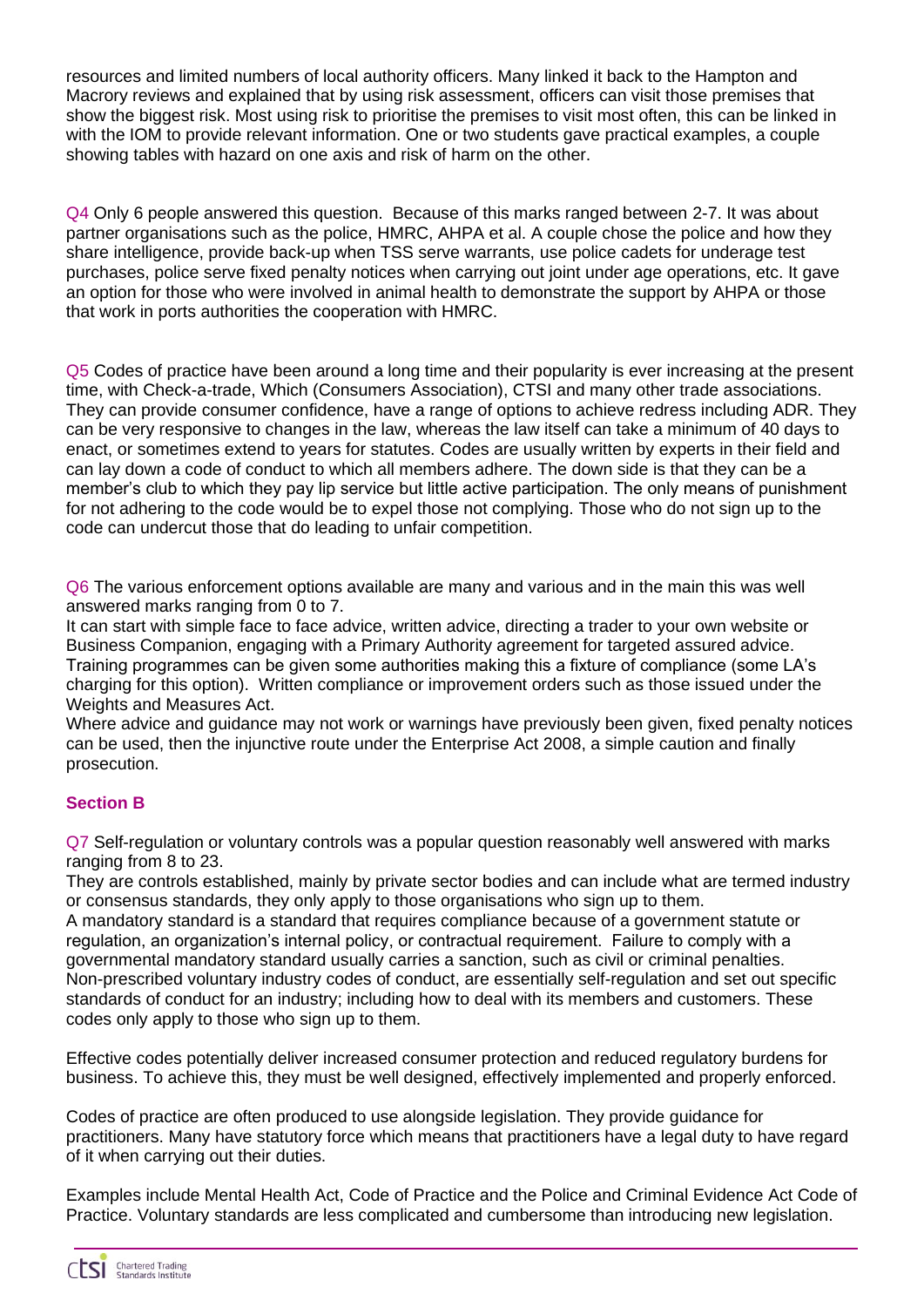Lower costs to introduce and trade enforces them, not the state. They can reduce the burdens on traders who are trading fairly.

Much quicker and responsive to change than new law, they can have a wider range of outcomes than criminal sanctions. They are put together by industry specialist and can meet their and the consumers' needs. However, not all traders will comply and are there any sanctions within codes of practice for noncompliance?

Codes can be cheaper for business, flexible, to suit differing sectors. There can be a problem for code followers if some do not join. They can benefit from sector compliance whilst they undercut and do not comply.

We will still need enforcers for those that don't comply. By reducing controls, it reduces the need for Regulators to control the sector, hence fewer regulators required. This reduces the cost to government, both central and local.

CTSI codes of practice have a 2-stage process for approval and audit checks to ensure compliance. Must have a robust ADR scheme for solving disputes. There is an audit function but no sanction other than ejection from the scheme.

Q8 As I said previously the most popular question. Marks ranging from 11 to 28, the majority scoring 20 or more, which from an exam technique point of view, is a great way to be halfway to a pass mark in the overall exam. Most authorities have one or more PA agreements and so many students will be aware of them and will also have been on training courses, or read the notes on the topic.

Some of the points, but not all, include: It is a statutory Partnership through BEIS but run by the department for OPSS: The Office for Product Safety and Standards. Businesses can adopt any local authority as their Primary Authority. The businesses can set up a formal relationship for tailored, assured advice, guidance and assistance; there will be a cost agreed between the parties based upon the time and assistance required. Other local authorities must consult that Primary Authority if any problems arise. The relationship is on a statutory basis and involves a commitment from the business. PA advice is "assured," business can have confidence that it is compliant and that another regulator can't require it to comply in a different way. An inspection plan can be used to improve the focus of local programmed inspections, test purchases and sampling activity. Local intelligence is fed back to the Primary Authority providing a vital resource for the business.

It allows collection of local intelligence & coordination of enforcement responses. Both will have a single point of contact. Business can keep up to date with new legislation and training for staff can be provided. R&D can take place with the knowledge that advice can be given on safety, contents and labelling to determine if a new product is viable at an early stage and also that money is not wasted, as the product development team gets specialist advice.

PA is notified of all enforcement actions & must respond within 5 working days. PA can stop enforcement action in many circumstances. Note: Hull CC v Newcastle CC, re Greggs. If, for example, there are many areas of legislation covered and the business concerned has numerous outlets with a multi-million-pound turnover, then the business can ask more than one authority to cover different aspects of law, as the workload may be deemed too great for one authority to handle. A small business, if it cannot afford a Direct Primary Authority Partnership alternatively, can belong to a trade association (or other type of group such as a franchise) to benefit from a co-ordinated primary authority. In this case, the Primary Authority Advice is still from the primary authority, but provided via the trade association, and tailored to the general needs of its members.

The downside of PA is that small local authorities do not have the staff, nor the specialists to attract large businesses. Small and start-up businesses may suffer as PAs may offer a limited service for example half an hour free advice. Whereas a free service may be able to put them on the right path. As the Greggs and Whirlpool cases show PAs do not always get it 100% right and it highlights the pitfalls.

By relying totally on PA advice this means businesses can do away with their own specialist teams and, as long a they follow the advice issued by the PA, they have that "get out of jail free card."

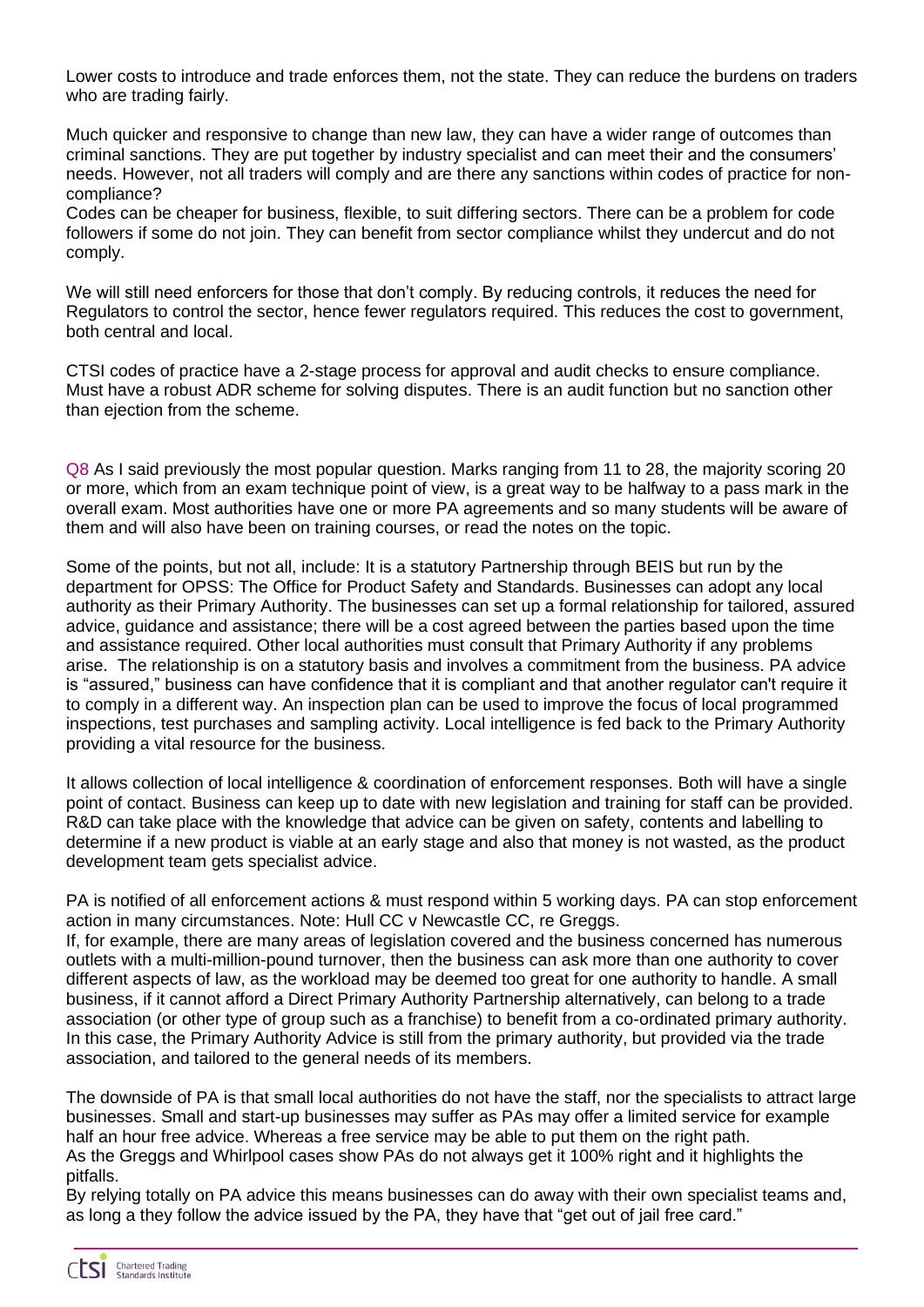Q9 This question, along with question 5, was the least popular on the paper only 2 people answering, scoring 17 and 20 respectively.

There were two approaches used by the two students. One described the problems encountered by vulnerable people in two scenarios highlighting the modus operandi employed by criminals in each and how these were countered by local authority enforcement staff. The Care Act 2014 and in Scotland, The Adult Support and Protection (Scotland) Act 2007, place a responsibility on local authorities. If a Local Authority suspects an adult is at risk, they must make, or cause to be made, whatever enquiries necessary to enable them to decide whether any action should be taken and, if so, what and by whom. They seek to protect and benefit adults at risk of being harmed. The Act requires councils and a range of public bodies to work together to support and protect adults who are unable to safeguard themselves, their property and their rights:

It is often highlighted to TSS by itinerant traders and scam artists carrying out work on properties that is unnecessary. Often charging excessive amounts for poor work or work that is not carried out. Local authorities are encouraged to involve a multi-disciplinary agency approach if it is suspected that an adult in its area has needs for care and support and is experiencing, or is at risk of, abuse or neglect, and as a result of those needs is unable to protect himself or herself against the abuse or neglect or the risk of it. LA's can use a variety of advice, phone blockers, community approaches by organisations, "No cold calling" zones and enforcement action by local regulatory authorities linked in with action by banks and building societies, tipping off TSS, when "old people" are accompanied by itinerant traders to take money out of their accounts.

Abuse" includes financial abuse; and for that purpose, "financial abuse" includes—having money or other property stolen, being defrauded, being put under pressure in relation to money or other property, and having money or other property misused.

One of the biggest problems over many years is the targeting of vulnerable people Being able to highlight the modus operandi of these people and how they target the properties and then how they can escalate their activities was expected in this answer. Many local authorities have policies in place and students could have drawn on these for examples.

There are so many scams in operation now whether that be pensions or dating websites, insurance and investment fraud, letters and leaflets offering 'alleged' free prizes. Students could have highlighted any of these and more.

Q10 Alongside being one of the most popular questions on the paper it was also the source of the best marks ranging from 20 to 28. It was pleasing to read that candidates understood the various issues and the advantages and disadvantages of local regional and national trading standards services. Some, but not all of the answers included: Local authorities can provide services that fulfil local needs, priorities can be set with local businesses, councillors who are elected to represent the area and local enforcement can highlight and target the problems. All will be able to draw on local knowledge and history to help and assist with targeting and also to help businesses to thrive and grow. Attracting new businesses is often difficult for small geographical areas and in terms of providing Primary Authority Advice and guidance this could be equally difficult with a small team of generalists who have not time to focus on specific legislative areas. Resources can be limited, in terms of staff; to employ intelligence analysts, Financial tracing experts, qualified and support staff, but also having the time to enhance their knowledge to provide specific advice on safety, metrology, Food law etc. to larger businesses that may seek a PA arrangement. They therefore are doubly disadvantaged, as failing to attract PA also reduces their ability to gain any extra revenue. Often local authorities have to be very specific in their enforcement policy, some refusing to look at complaints, or carry our routine inspections because of resource shortages.

Having a Regional service implies that there will be a larger service having proportionate access to more funds. So, what is a disadvantage to small authorities will not be to larger Regional areas. They can have specialists and hence attract PA businesses. They would be able to target better using the full range of intelligence aspects available. Having a regional centre will mean that duplication of resources will be prevented, as there will be a central hub with metrology and possible testing facilities. There are obvious